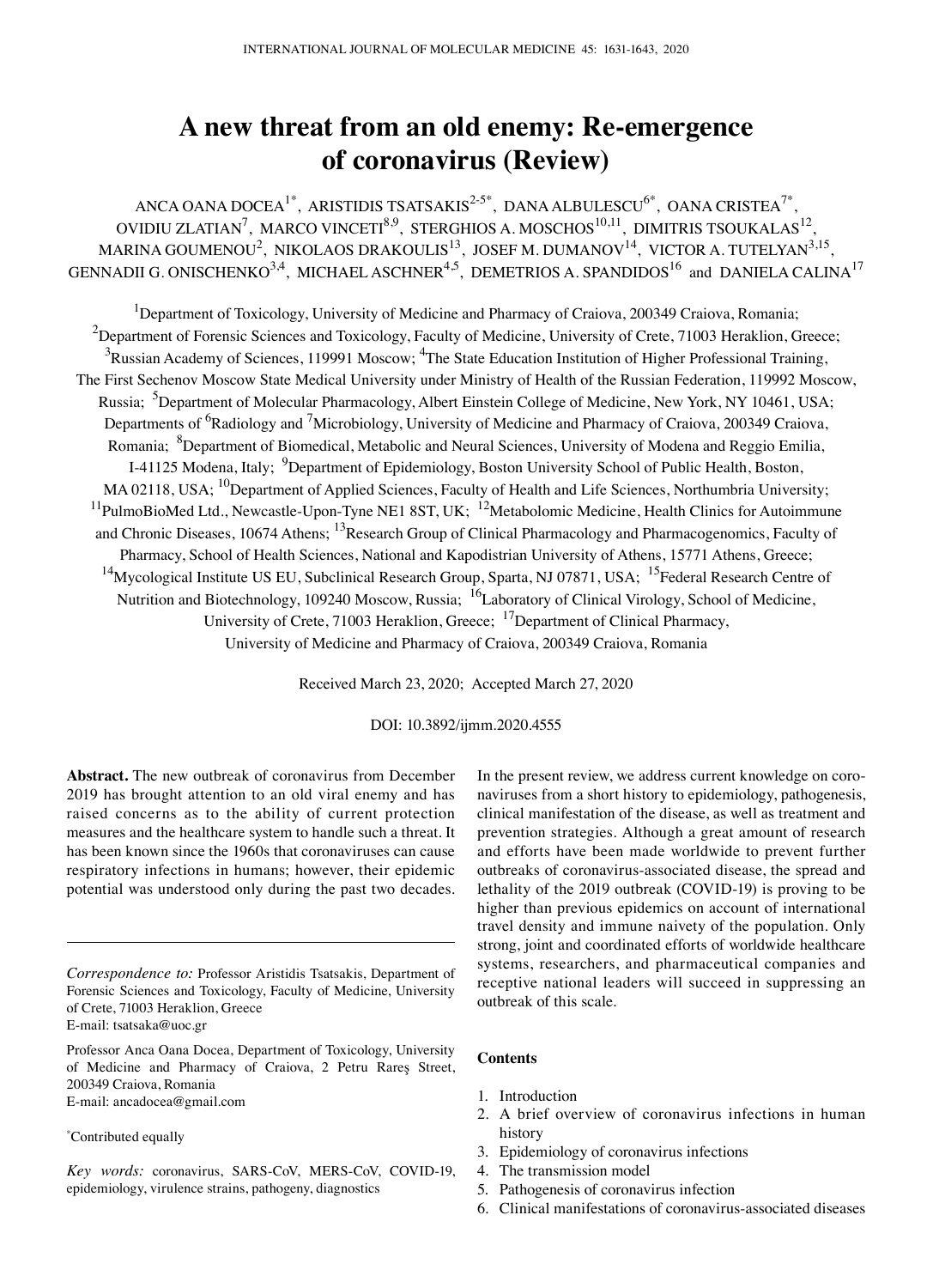- 7. Treatment of coronavirus-associated diseases
- 8. Prevention strategies
- 9. Conclusions

## **1. Introduction**

Respiratory infections are common in the cold seasons worldwide, and consequently considered trivial and mild. Affected individuals rarely consult medical professionals, instead treating themselves with symptomatic medications. Droplet and aerosol transmission further facilitates rapid dissemination to numerous individuals at once, which amplifies socioeconomic impact even with minimal increases to fatality rate, particularly among patients with comorbidities.

The latest and contemporary outbreak of a respiratory pathogen, namely severe acute respiratory syndrome coronavirus 2 (SARS‑CoV-2) responsible for coronavirus disease (COVID‑19), has brought to attention a hidden threat from an old enemy. This is the third major coronavirus outbreak over the past 20 years that has had substantial socioeconomic impact, but the first in the 21st century to affect countries across all continents except Antarctica. The general panic and insecurity expressed across all sociopolitical and economic tiers has dramatically disrupted day-to-day life, international travel and trade. Notwithstanding severe lifestyle disruptions, depression-associated disease has been reported due to extreme measures of isolation.

Here we emphasize current knowledge regarding coronaviruses from a short history to epidemiology, diagnosis, pathogenesis, clinical manifestation, as well as treatment and prevention strategies. Forward lessons informing future strategies to improve surveillance and prevent recurrence are highlighted.

## **2. A brief overview of coronavirus infections in human history**

SARS‑CoV-2 belongs to the *Orthocoronavirinae* subfamily, family *Coronaviridae*, order *Nidovirales* (1). It comprises of four subtypes, α- and β-coronaviruses that can infect humans, and gamma- and delta-coronaviruses, which are found only in animals. It is a zoonotic virus that can be transmitted from animals to humans and, once adapted to do so, between humans via airborne droplets and aerosols (2). The most involved carrier animal species for human infections is the bat (3), though animal reservoirs extend to cattle, pigs, turkeys, camels, mice, dogs, cats, ferrets and mink (4,5). The first coronavirus infections were reported in 1960 as a cause for the common cold. Since then, until 2002, four subtypes of coronaviruses were reported to infect humans, two  $\alpha$  coronaviruses - 229E and NL63 and 2 β coronaviruses - OC43 and HKU1, which routinely produce noncomplicated infections of the upper and/or lower respiratory tract (3). Then, 2002 marked a key moment in our understanding of coronavirus-induced disease with the emergence of the first lethal severe acute respiratory syndrome (SARS)-causing coronavirus. Similarly to SARS‑CoV-2, the original SARS‑CoV emerged in Guangdong Province in China, spreading through human transmission chains to infect at least 8,096 individuals in 29 countries and succumb 774 patients (6). In 2012, a novel β-coronavirus that had not previously been observed in humans was detected for the first time in a patient in Saudi Arabia. Since then, the new coronavirus, which causes Middle Eastern Respiratory Syndrome and is now known as MERS‑CoV, has infected >2,494 individuals across 27 countries and led to the death of at least 858 individuals as of November 2019, through a series of emergences and re-emergences from camelid hosts (7). On December 8, 2019, in Wuhan, Hubei Province, China, the first case was reported of a new coronavirus that produces pneumonia. Since then, the new virus first named 2019-nCoV and subsequently renamed SAS‑CoV-2 was identified as a member of the β-coronavirus subtype, spread rapidly via human-to-human transmission. At the time of authoring (March 23, 2020), over 317,298 cases have been recorded worldwide across 166 countries, with over 13,642 deaths attributed to the virus (8) (Fig. 1).

## **3. Epidemiology of coronavirus infections**

The emergence of virulence strains of coronavirus over the past 20 years has increased the interest of scientists regarding coronavirus strain variability, distribution, and the ability to be transmitted between animals to humans and further from humans-to-humans. The strains have slightly different distributions across sex, age and other demographic attributes. For example, whilst SARS‑CoV-2 affects males more than females with substantial age-associated mortality increases in frail elderly subjects, the four societally non-disruptive coronaviruses affect more females and children between 5 and 14 years (9).

In contrast, SARS‑CoV-1 affected more females, and relatively young people with the median age of SARS infected patients in Guangzhou province, China at 28.6 years) (10), and mortality rate at  $\sim$ 12% in people over 65 years (11). In comparison, the MERS coronavirus was more frequently detected among males and middle-aged adults aged 50-59 years (12). Emerging data from hospitalized COVID‑19 cases in Wuhan (Hubei province, China) indicate males (68%) and middle-age adults in the age group of 50-59 years to be predominantly affected, with a prevalence under 10% in people aged <39 years. Among these cases, 51% had chronic diseases such as cardiovascular and cerebrovascular diseases (40%), endocrine system disease (13%), digestive system disease (11%), respiratory system disease (1%), malignant tumor (1%), and nervous system disease (1%) (13). Likewise, data from Italy as of 15/3/20 indicate a median age of 64 years with middle aged (51-70 years old) and elderly (75.7%), predominantly male (59.8%) patients experiencing mild (46.1%) to severe (24.9%) disease and the burden of mortality (70-79 years old: case fatality ratio 12.5%; 80-89 years old: 19.7%; >90 years old: 22.7%) (14). Whilst the older population demographics of Italy is believed to drive the higher case fatality ratio differences (7.9%) vs. China (4.0%) (15), the Italian healthcare system is experiencing increased requirement for intensive care unit (ICU) admission  $(\sim 10\%$  of cases) (16). Anecdotal reports from frontline clinicians in the principally affected regions in Italy indicate all ICU beds dedicated to COVID‑19 and patient admission to ICU/mechanic ventilation restricted to age groups with a higher likelihood of survival. Of note,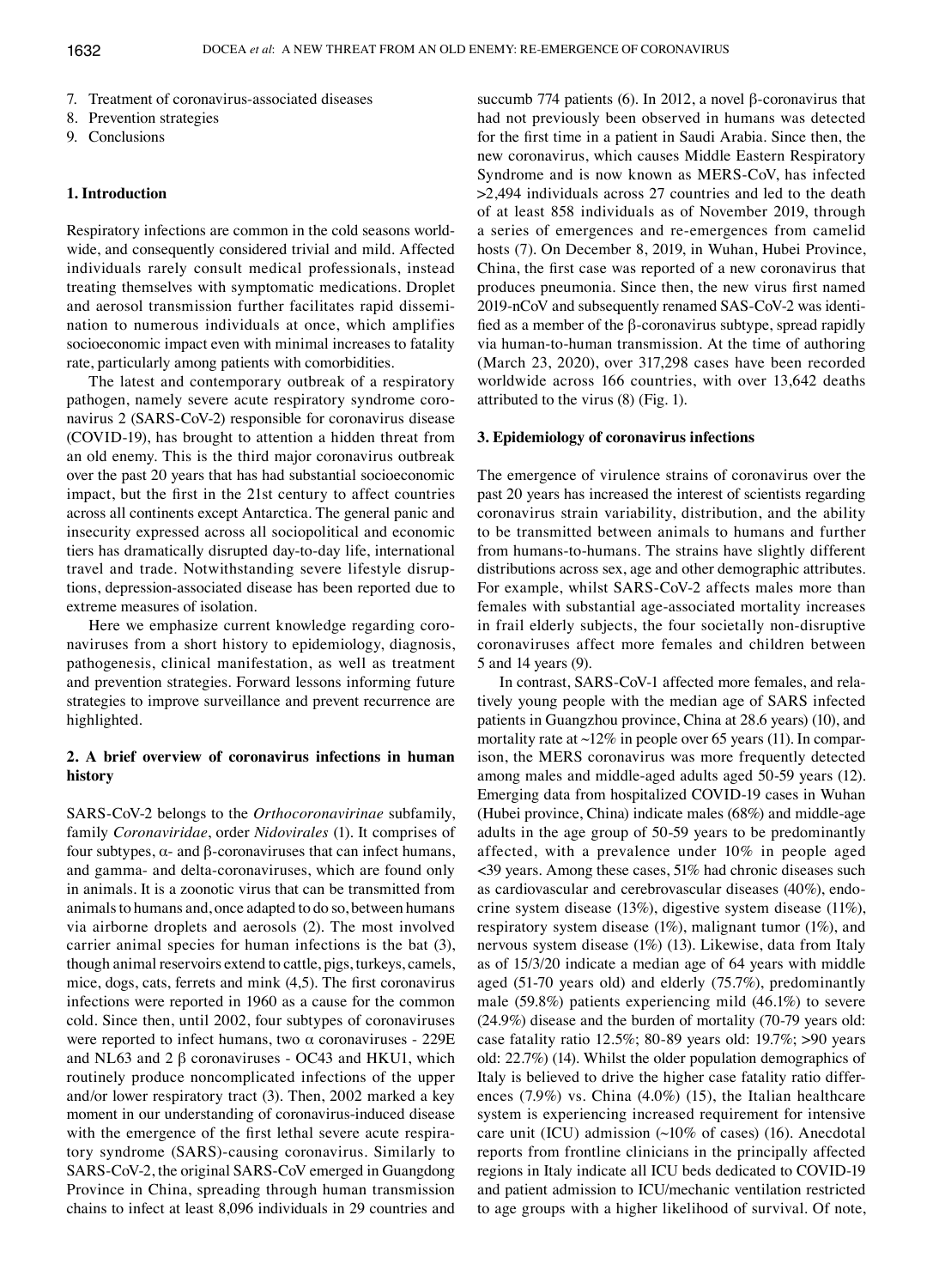| Coronavirus strain | Incubation period | Death period | <b>Symptoms</b>                                                                                                                      |
|--------------------|-------------------|--------------|--------------------------------------------------------------------------------------------------------------------------------------|
| <b>SARS CoV</b>    | $4-10$ days       | $20-25$ days | Fever, dry cough, myalgia, dyspnea, headache, sore throat, sputum<br>production, rhinorrhea watery diarrhea confusion, poor appetite |
| <b>MERS CoV</b>    | $5-6$ days        | $11-13$ days | Myalgia, fever, chills, malaise associated with confusion, cough,<br>shortness of breath, dyspnea pneumonia                          |
| COVID-19           | $3-7$ days        | $17-24$ days | Fever, cough, dyspnea, muscle ache confusion, headache, sore throat,                                                                 |

Table I. The comparative clinical evolution of coronavirus infections.



Figure 1. History of coronavirus infections in humans.

these reports indicate 20% of ICU cases to involve individuals under the age of 65 and as young as 20 years of age. The reader is strongly advised to consider carefully the territory-specific diversity of case severity definition as well as the diagnostic triage/definition criteria before making direct epidemiological comparisons.

One additional aspect complicating case epidemiological oversight pertains to the highly mutagenic nature of coronaviruses, which is common across RNA viruses, and has led to inappropriate comparative evolution interpretations and even the incorrect assertion of mild and sever COVID-19 arising from separate strains of SARS‑CoV-2. By comparing genomes of sequenced COVID‑19 strains, it was shown that synonymous mutations in spike genes between COVID-19 and rat or bat coronaviruses (RaTG13 and Bat-SL‑CoVZC45) were quite different. The ratio of nucleotide substitutions to amino acid substitutions was 9.07 in COVID‑19 compared with RaTG13, which was significantly higher than the 3.91 ratio from COVID-19 to Bat-SL-CoVZC45 (17). Additionally, there were numerous concerns that COVID-19 was an engineered bioweapon, hypotheses fed by speculation that sequences from COVID‑19 were identical to those in HIV. Alignments showed that they are not present in any other coronavirus strains, but show identity/similarity with sequences in HIV-1 gp120 and Gag, the former being also a cellular receptor recognition protein (18). Considering that these inserts appear in hypervariable regions of the protein and are as short as 6 residues in length, it is most probable that they arose naturally: as a consequence the article describing these similarities was recently withdrawn from publication. To date, no evidence supports that SARS‑CoV-2 is man-made: COVID‑19 closely resembles two other coronaviruses that have triggered outbreaks in recent decades, SARS‑CoV-1 (79% sequence identity) and MERS‑CoV (51.8% identity) (19), and all three viruses are most likely to have originated in bats (17,20): SARS‑CoV-2 has a 96% sequence identity with a recently sequenced bat coronavirus recovered from the wild by random sampling (21).

rhinorrhea, chest pain, diarrhea, nausea, vomiting, anosmia, dysgeusia

## **4. The transmission model**

A major question regarding coronavirus epidemiology is 'Why does the bat of all animals play such a central role in coronavirus epidemiology?'. Studies in bats have identified viruses originating in this species, as the potential vector to human infections. Additionally, as bats live in colonies, they present a high risk of transmitting the viruses horizontally (intra-species) which contributes to the vertical (cross-species) spreading ability. This hypothesis is strongly favored by data on another high socioeconomic impact bat-derived virus, the Ebola virus, which was shown to efficiently infect both bat and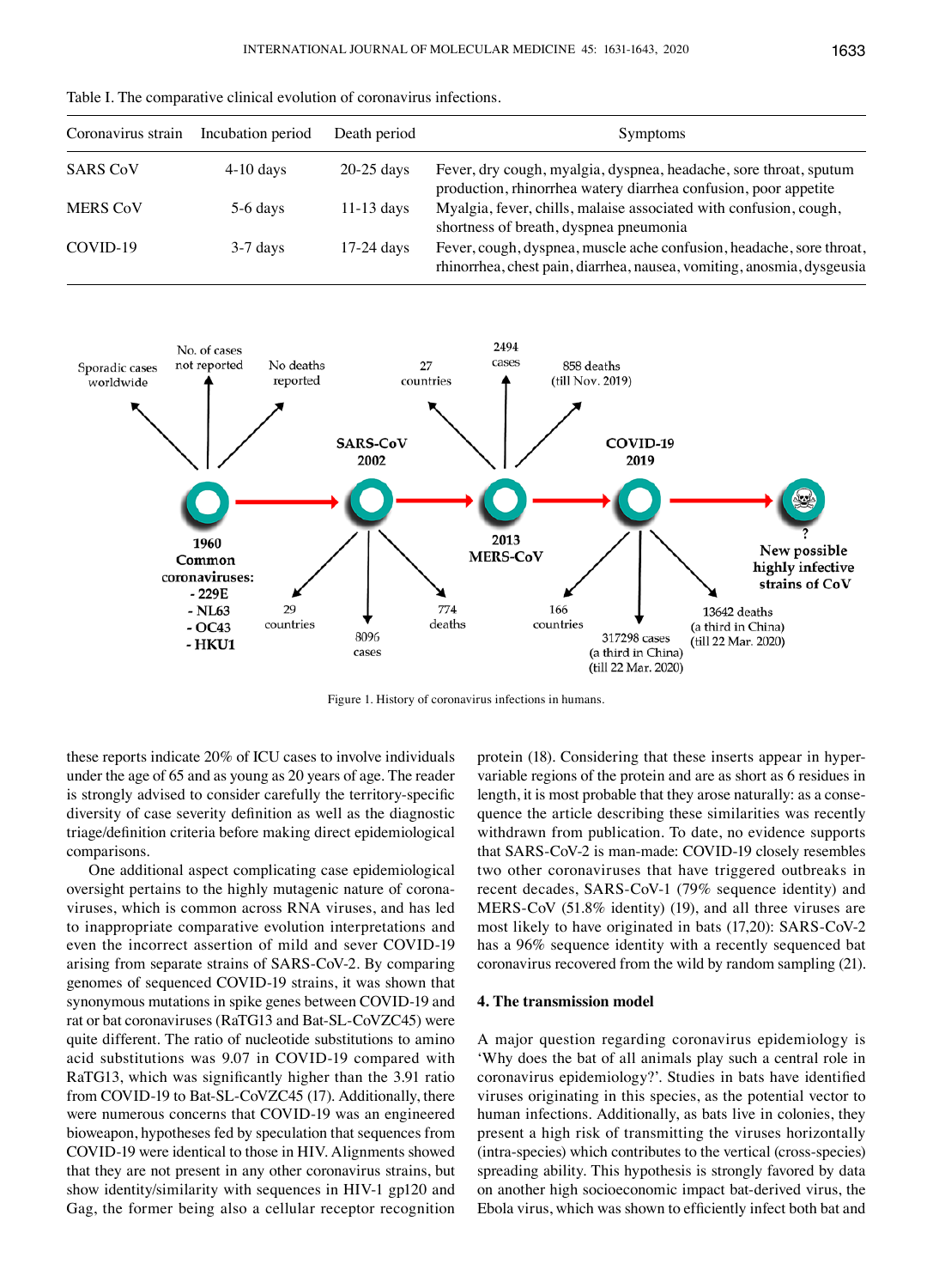

Figure 2. The transmission model of coronaviruses.

human cells (22) and to date remains the favored hypothesis for index case infection in the 2014-16 West African Ebolavirus disease outbreak.

Additional evidence of bat to human indirect transmission comes from the COVID‑19's Spike protein and ACE2 receptor interactions (23). Indeed, the two highly pathogenic strains of coronaviruses ‑ SARS‑CoV and MERS‑CoV were identified both in bat species and in animals involved in transmission to humans (20). It is interesting to note that the first highly pathogenic strain of coronavirus, SARS‑CoV-1, has a low genetic similarity with other known coronaviruses (39% with bovine coronavirus and 46% with porcine epidemic diarrhea virus) (24). Recently, three comparison studies were made with coronavirus strains from pangolins. The first (February 18, 2020) compared the sequences of COVID‑19 with the coronaviruses in illegally trafficked pangolins to show a sequence similarity between 85.5 and 92.4% (25), with the subsequent papers (February 20, 2020), reporting sequence similarities with pangolin coronaviruses at 90.23% (26) and 91.02% (27), respectively. However, the α-coronavirus strains that cause human disease were also originally identified in bats (28); it is therefore not surprising that COVID-19 shares 96% genetic

similarity (whole genome level) with a coronavirus isolated from Chinese bat species (21). Another important question is 'Why China?' China is the third-largest country by surface area worldwide but the most populated country. Its varied land characteristics and diverse climate range supports huge biodiversity, which contributes to enabling transmission of viruses between animal populations. Principally, however, co-habitation of animals and humans in close proximity, and gastronomic customs involving the consumption of a variety of exotic animals, including wild fauna such as bats, increases the chance of vertical transmission throughout the food supply chain. Officially, live‑bird markets have been closed; however, black-market vendors run illegal slaughterhouses, that are crowded places with poor ventilation, where a number of species are hoarded together: These create ideal conditions for the spreading of the virus through airborne droplets of blood and other secretions, or shared cages, trade tools, and utensils, allowing for an 'amplification' of vertical transmission risk. The prevalence of such culinary and wild animal handling practices in Southern China have been causally linked to both the 2002 SARS‑CoV-1 outbreak starting from a market in Shenzen (Guangdong, China) (29) and the entry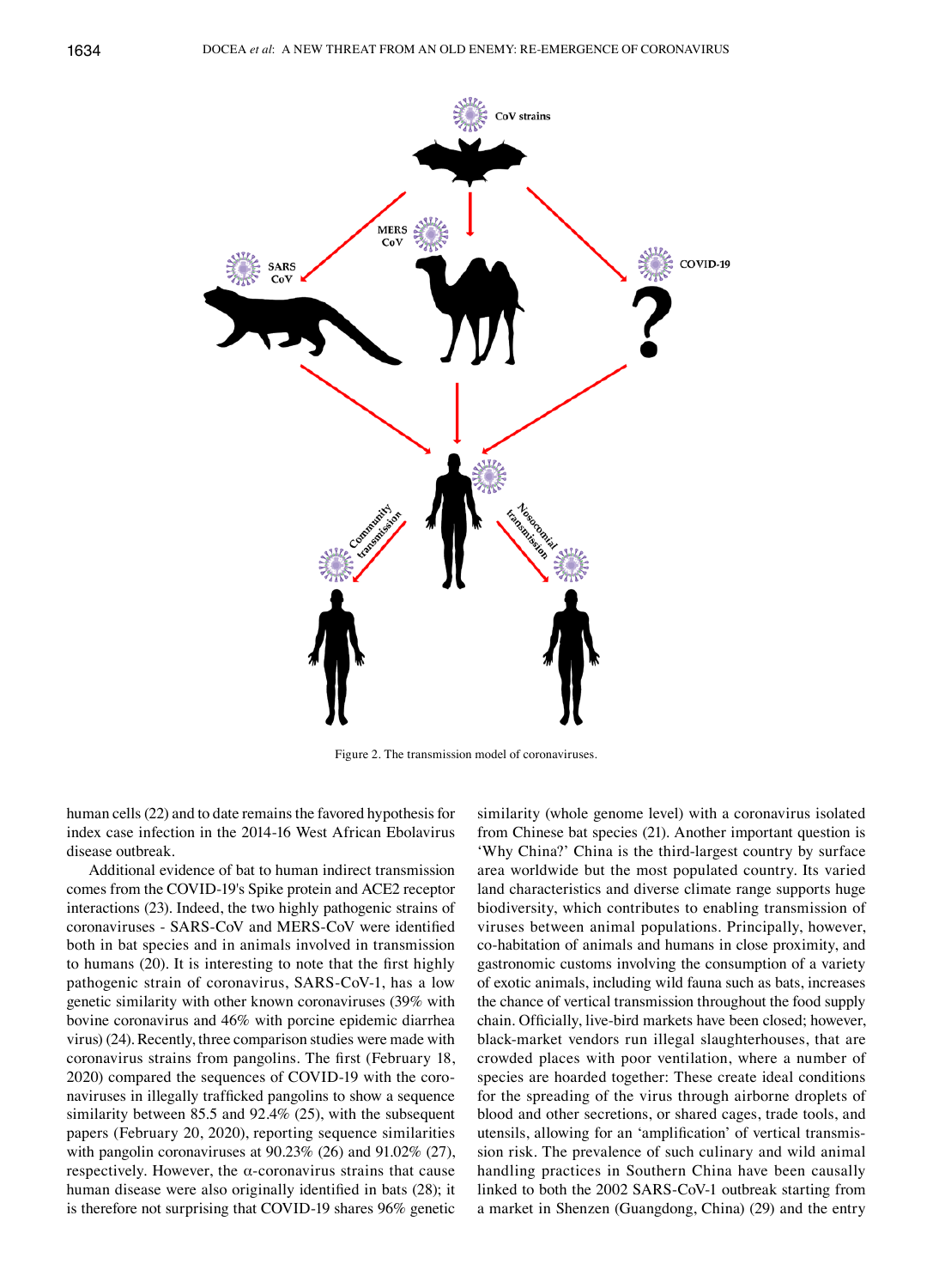

Figure 3. Pathogenesis of coronavirus infections.

of SARS‑CoV-2 into the human population. Of the original 41 cases presenting with pneumonia of unknown origin, two thirds had links to Huanan Seafood Wholesale Market that also sold live animals (30).

Such a species barrier bridge has been also documented with filovirus disease outbreaks in Africa, wherein high risk infectious agents are routinely detected in bushmeat markets and the associated human population both by PCR and immunoprecipitation methods (31). As with China, human and animal close contact and often co-habitation remains common in rural African areas with practically no barriers to wild environments (e.g., tropical forests). Such exposure data have fed debates on the role of so-called 'herd immunity' through natural exposure to emerging tropical, or perhaps rural, zoonoses. It is noteworthy that, comparable risks have been documented with viruses not typically associated with highly biodiverse geographies or the consumption of wild meat. For example, the 2012 outbreak of MERS‑CoV in the Middle East and the Arab peninsula specifically, was shown to involve both local and international city dwellers with no previous exposure to the natural camelid host that continues to be in close contact with rural populations (Fig. 2) (32,33). The direct impact on individual health of zoonoses, and indirect impact on healthcare systems as evidenced through the COVID‑19 outbreak, underscore how increasingly urban population organisation even among developing nations amplifies the risk of onward human transmission, despite past exposure and indeed immunity in settings with blurred wild-human habitat barriers.

#### **5. Pathogenesis of coronavirus infection**

The genome of coronaviruses contains genes for the 4 structural proteins: Envelope (E), membrane (M), nucleocapsid (N) and spike (S). Coronavirus virions are lipid bilayer-enveloped particles variable in size (80-160 nm), characterized by multiple 20-nm spike-like extensions on the surface in the form of 'corolla' or 'flower petals'. At the virion core, a nucleocapsid with icosahedral symmetry contains an electron-dense layer with a center that is clear. Its genomic nucleic acid consists of is single-stranded positive RNA which requires a negative RNA replication cycle intermediate that generates subgenomic protein coding RNAs as well as genomic RNA for virion assembly. The core also features accessory proteins that differ considerably between various types of coronaviruses.

The lipidic envelope features the trimerically-organised Type I transmembrane spike glycoproteins which consist of the ectodomain subunits S1 and S2 protruding externally, a transmembrane anchor, and a tail extending towards the viral core (34). Cell attachment involves the S1 subunit interacting with host cell surface receptors driving endocytosis and, after membrane fusion with the involvement of subunit S2 (35), release of the virion core into the cytosolic milieu. The glycoproteins of coronaviruses mediate attachment, fusion, and entry in the host cells, but different parts of those glycoproteins are involved in each of these processes. These class I viral membrane-fusion proteins undergo structural rearrangements that produce fusion between the viral and cellular membranes.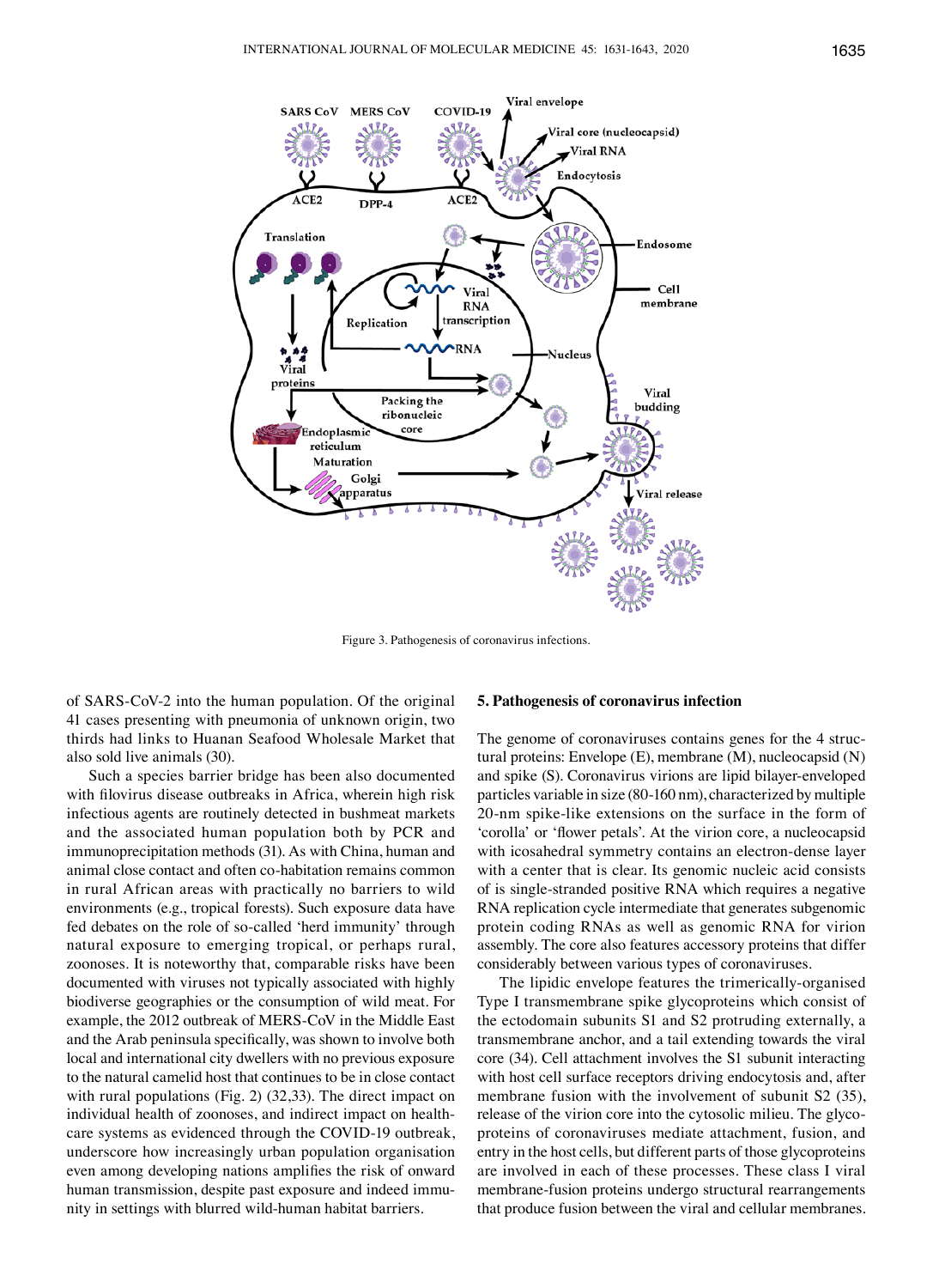Glycoprotein conformational changes and cathepsin L proteolysis within endosomes are also involved in the pathogenesis of coronavirus (Fig. 3). Thus, whilst cleavage of S protein is required to expose the hydrophobic fusion peptide, it seems that receptor interaction is required for the cleavage to occur (36). Historically, immunotherapies and many exploratory small molecule treatments have targeted such host-pathogen interactions to disrupt infection. However, experience across multiple virus strains indicates such monotherapy to be inefficient due to mutational escape.

Accessory proteins play a definitive role in infectivity, however, their functions are not yet fully understood. It is speculated that some proteins play important roles in countering the immune response; thus, viruses that lack these have a lower infectivity. For example, SARS‑CoV-1 has two accessory proteins, 3a and 3b, that play potential roles in the virulence of this strain (37). On the other hand, sometimes a complete infectious particle can be assembled without spike proteins, indicating that accessory proteins can substitute these (38). Therefore, there is a potential risk that a vaccine targeting structural proteins alone, such as the spike protein, might be inefficient, driving evolutionary escape of the virus, either through target protein mutation, or by favouring virions utilizing other accessory proteins for attachment. A somewhat more viral escape-proof approach involves targeting of the receptor-binding domain (RBD) which is a conserved domain of S protein (39). Notably, other respiratory viruses that efficiently cross species barriers (e.g., influenza) require close monitoring and annual adjustment of epitope targeting to minimize spread and impact.

The primary receptor used by coronaviruses to enter into target cells is the angiotensin-converting-enzyme II (ACE2) receptor (21,40), although some strains also use other alternative receptors, such as CD209L, for which they have a lower affinity (41). Whilst there is no evidence in pre‑ or post-publication literature currently that SARS‑CoV-2 also utilizes CD209L for cell entry this potential attachment mechanism cannot be excluded until experimental data thereto are produced. Likewise, other, as yet unidentified receptors, facilitate coronavirus cellular entry in the absence of ACE2 in hepatocytes and some enterocytes (42). SARS‑CoV-2 in particular, also appears to use the SARS‑CoV receptor ACE2 to enter cells. Although the spike protein between SARS‑CoV-1 and -2 vary in sequence, Xu *et al* (43) suggested that the Spike protein binding affinity for ACE2 is conserved as the 3D structure of the receptor binding domain is identical with that of SARS‑CoV-1, which would translates to equal infectivity. The analysis of protein-protein interaction using bioinformatics showed that SARS nucleocapsidal proteins bind to human cyclophilin A (hCypA) and this binding was demonstrated by surface plasmon resonance (SPR) technology. The 3D modelling detected the probable binding sites and allowed deduction of important interaction between residue pairs (44). Wan and colleagues observed that several amino acids in the receptor-binding motif of SARS‑CoV-2 allow binding to human ACE2, even though with suboptimal strength (45). A recent study demonstrated that a mutation in the Spike protein (N501T) of SARS‑CoV‑2 enhanced the affinity for ACE2 (45).

ACE2 is highly expressed in the respiratory tract, particularly in epithelial cells of the bronchi, alveoli (both type I and II cells), trachea and bronchial serous glands, as well as in macrophages and alveolar monocytes. Notably, the expression in the lung cells is much higher than in trachea (46). In line with the expression profile of ACE2, viral genome load has been consistently reported to be both more elevated in the lower than in the upper respiratory tract, with lower respiratory specimens being additionally less prone to false negative results (47,48). ACE2 is also diffusely located on other cells, such as mucosal cells of the intestines, endothelial cells of veins and arteries including heart cells, epithelial cells of the renal tubules, epithelial cells of the kidneys, immune cells and cerebral neuronal cells, which may also be susceptible to coronavirus infections. The observation of COVID‑19 patient demise on account of severe heart failure brought about by SARS‑CoV-2 infection and the higher risk among patients with previous cardiovascular and hypertensive disease has driven multiple hypotheses regarding potential direct mechanisms of viral action on the circulatory system. Thus, ACE2 expression can be increased as a result of using drugs such as ACE inhibitors and angiotensin II type-I receptor blockers (ARBs). Indeed, it was shown that expression of ACE2 is increased in diabetes patients (another high risk COVID‑19 group) treated with ACE inhibitors and hypertension patients, treated with ARBs. ACE2 expression can also be increased by thiazolidinediones and ibuprofen. Therefore, in these categories of patients, the risk of infection with COVID‑19 is proposed to be higher (49). Yet, whilst the NL63 coronavirus strain binds to the same ACE2 receptor as SARS‑CoV-2, it produces only upper respiratory tract disease. This indicates that there are other unknown factors, apart from the presence of receptors that influence the susceptibility of cells to coronavirus infection. Insights into the differentiation factors influencing coronavirus strain‑specific outcomes come from recent data on host co-factors mediating SARS‑CoV-2 fusion. Thus, SARS‑CoV-2 uses the serine protease TMPRSS2 for S protein priming; camostat mesylate, an inhibitor of TMPRSS2, blocked COVID-19 infection of lung cells, but inhibition was more substantial when the endosomal cysteine protease cathepsin B/L (CatB/L) was also inhibited e.g., with E-64d (40). These results point to a complex interplay of host factors in the endosome with the spike protein in mediating virion fusion. It is thus speculated that in infected cells furin-mediated precleavage at the S1/S2 site can promote TMPRSS2-dependent entry, as in the case of MERS‑CoV (40). MERS‑CoV however is an exception to the SARS coronavirus set, as it uses at hedipeptidyl peptidase 4 (DPP-4) surface antigen as a receptor, and not ACE2. The relative expression of these endosomal factors and similarly active proteins across cell types, as well as alternative receptors that mediate cellular attachment require urgent scrutiny to understand cell type tropism, and, more crucially, extrapulmonary reservoirs and sites of replication. Some of these extrapulmonary reservoirs have been suggested by CT scans showing shadows and interstitial changes in tissues separate to the lungs (50), which require molecular and cellular studies to confirm direct involvement in virus replication as opposed to pathological findings secondary to SARS‑CoV‑2 infection.

After coronaviruses infect primary cells, the mature virions can be released and infect other target cells (51). Infective viral particles can be found in sweat, stool, urine and respiratory secretions from patients with other coronaviruses,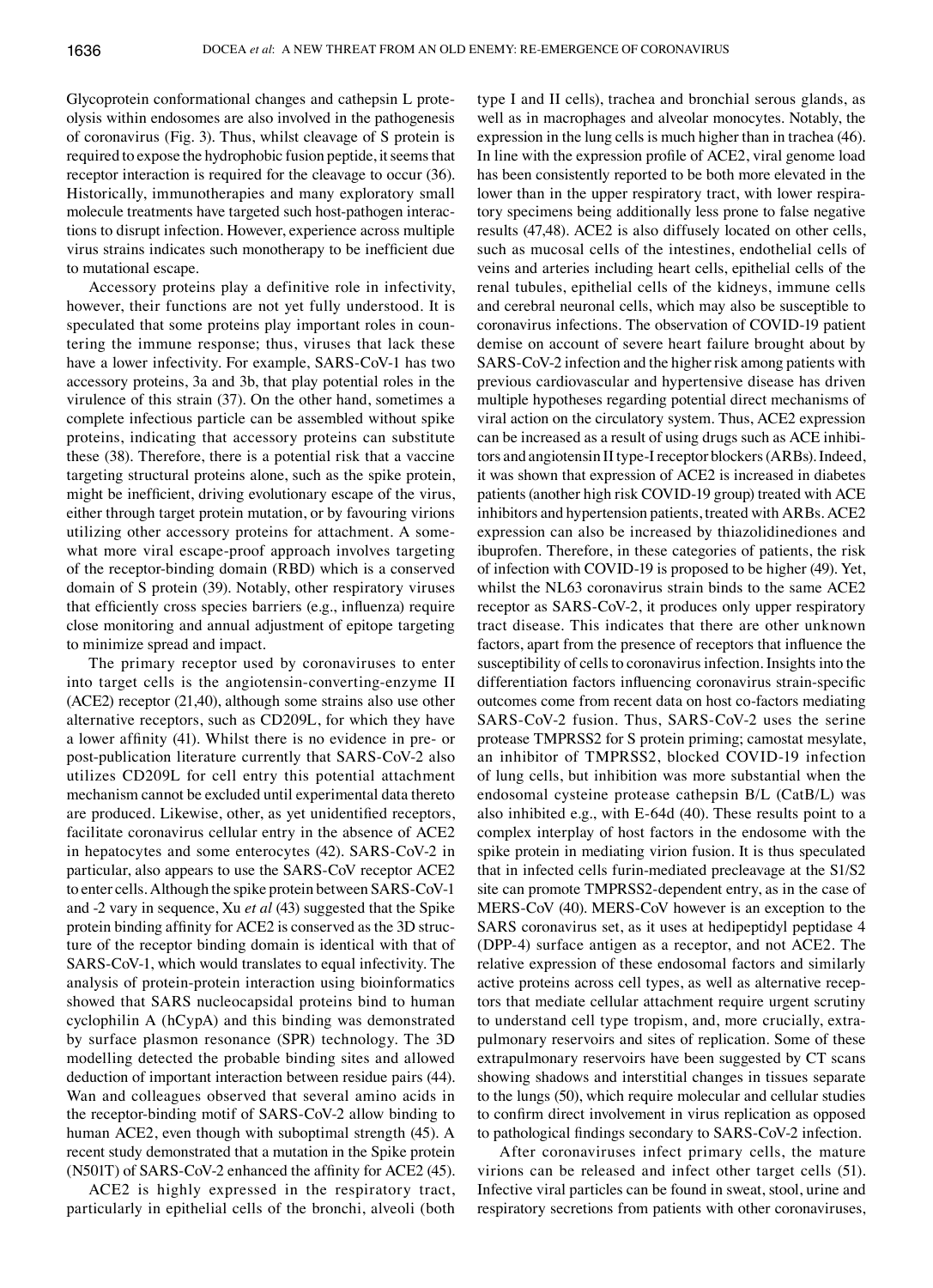with viable SARS-CoV-2 so far documented in respiratory droplets, saliva, mechanically generated aerosols, and faeces. After excretion environmental contamination can be substantial (fomites) presenting what is currently believed to be the primary mode of human-to-human transmission for up to 7 days after surface deposition of the virus. The development of atypical pneumonia with rapid respiratory deterioration and failure determined by coronavirus infection is associated with increased levels of activated pro‑inflammatory chemokines and cytokines (52). Thus, it has been proposed that Vitamin D plays a role in the modulation of the immune response to infectious agents, based on laboratory findings and observational studies. However, randomized clinical trials have returned inconclusive, often controversial results. Therefore, it has been suggested that cholecalciferol at elevated doses might be useful for the prevention and therapy of infection with COVID-19 (53,54).

In the pathogeny of coronavirus infection, an important role is played by the amplitude of host immunity; for example, canonical interferon levels terminate protein synthesis or even induce cell death. However, the intensity of the immune response can vary, depending on other comorbidities of the patient, explaining the role of these in the evolution of the disease. Indeed, the majority of deaths have occurred among individuals with comorbidities (55). In a nationwide study from China, 2.1% of patients with COVID-19 had cancer, however no patient had liver transplantation or inflammatory bowel disease, 7.4% of the patients had diabetes and 15% hypertension (56). The death rate is expected to be higher in immunocompromised patients, however this is not established to date. On the other hand, it seems that the exacerbated immune reaction in COVID-19 infection is the one that leads to the greatest pulmonary and systemic damage.

MERS‑CoV has a lower infectivity compared to SARS–CoV-2; thus, an intense and prolonged exposure is necessary in order for the virus to enter the lungs. MERS‑CoV uses DPP-4 as a cell receptor (57). DPP-4 is expressed in a wide variety of epithelial cells with localization in the alveoli, kidneys, liver, small intestine, prostate and activated leukocytes that determine the higher tropism of MERS‑CoV compared to other coronaviruses (58).

The genome of SARS-CoV-2 was sequenced during the early stages of the outbreak, enabling the ultrafast development of point-of-care tests based on RT-PCR for the new COVID‑19 infection within 2 weeks of its discovery (45), in line with past predictions of rapid response (59) (https://doi. org/10.1039/C7SC03281A). To date, however, these are available only in kit format for benchtop real time PCR systems requiring substantial manual processing (5-8 h minimal data turnaround). Emergency use authorization (EUA) for the use of these/similar assays in a handful of the numerous regulator-approved point-of-care integrated extraction-amplification systems (e.g., BioFire, GeneXpert, etc.) was obtained only on March 22, 2020, an unacceptable 3 months into the outbreak. Consequently, despite the tremendous need for mass screening and isolation of infected cases, sample processing bottlenecks have forced most health authorities and governments worldwide to restrict testing only to clinically complex, hospitalized cases. Conversely, experience from countries with early outbreak experience such as Korea, Singapore, Hong Kong, Taiwan, Italy, and indeed China shows that mass testing, case isolation and contact tracing can reduce human transmission even to zero. Indeed, presently the risk to these countries appears restricted to new case introduction from abroad, justifying measures seeking to halt international travel.

Diagnostic process notwithstanding, a major drawback lies with the diagnostic sensitivity of preferred as opposed to available samples. Thus, data from the Chinese Centres for Disease Control and Prevention, as well as clinical centres at the epicenter of the outbreak, have reinforced World Health Organisation technical diagnostic guidelines (60) that require a lower respiratory sample as well as an upper respiratory sample to rule out SARS-CoV-19 as the causal agent of viral pneumonia and COVID‑19-like disease. The simplest upper respiratory sample is presented in the form of an oral and/or nasal swab (or combination of both, given the handful of reported nasal swab negatives in the presence of oral swab positives). Lower respiratory specimens are difficult to obtain as they require either intubated patients (tracheal aspirates), or anesthesia (bronchoalveolar lavage, bronchial brushings). Notwithstanding risk of injury to the patient, these invasive procedures create infectious aerosol generation risks and are contraindicated. The only suitable surrogate sample is lung sputum, but only if this is naturally available, to minimize aerosol generation risk. Unfortunately, the Chinese experience has been that <30% of COVID-19 suspected cases generate sputum, thereby restricting testing to oral or nasal swabs. These, however, have a reported false negative rate of between 10-37% (47,48), with oral swab false negative rates on account of low analytical sensitivity reaching up to 68%. These statistics point underscore the impact of sampling process variability beyond anatomical differences - one healthcare professionals' swabbing technique may differ vastly to anotherand emphasize the need for standardizing/automating the sampling process to increase diagnostic test reliability, even for respiratory samples. A significant additional complicating factor is the limited understanding of sample viral load across the exposure-symptomatic-convalescence continuum, onset of shedding, and disparity between genome copy detected by RT-PCR vs infectious virion copy number, which collectively amplify the well-established issues around operator error in sampling methods. Of interest, early data suggest viral shedding may indeed start as early as one week ahead of symptoms and transmission may peak up to 3 days before symptoms (61). The data, if accepted and validated in separate studies, will compound the impact of transmission risk attributed to asymptomatic or subclinical individuals and will emphasize the need for more aggressive contact tracing. Testing even onto random mass population screening will be needed to arrest transmission, as anecdotal evidence suggests from a single town in Italy where the combination of lockdown, contact tracing and testing eliminated new cases whilst transmission remained rampant elsewhere in the country (62).

On the other hand, there is particular importance attributed by a number of Western governments to serological assays that monitor the production of antibody responses to pathogens. At first glance these tests are exceedingly appealing due to their lower cost (50-100x) and time-to-results (30-48x) as compared to RT-qPCR in a diagnostic lab, or indeed when using automated point of care RT-qPCR systems (20x lower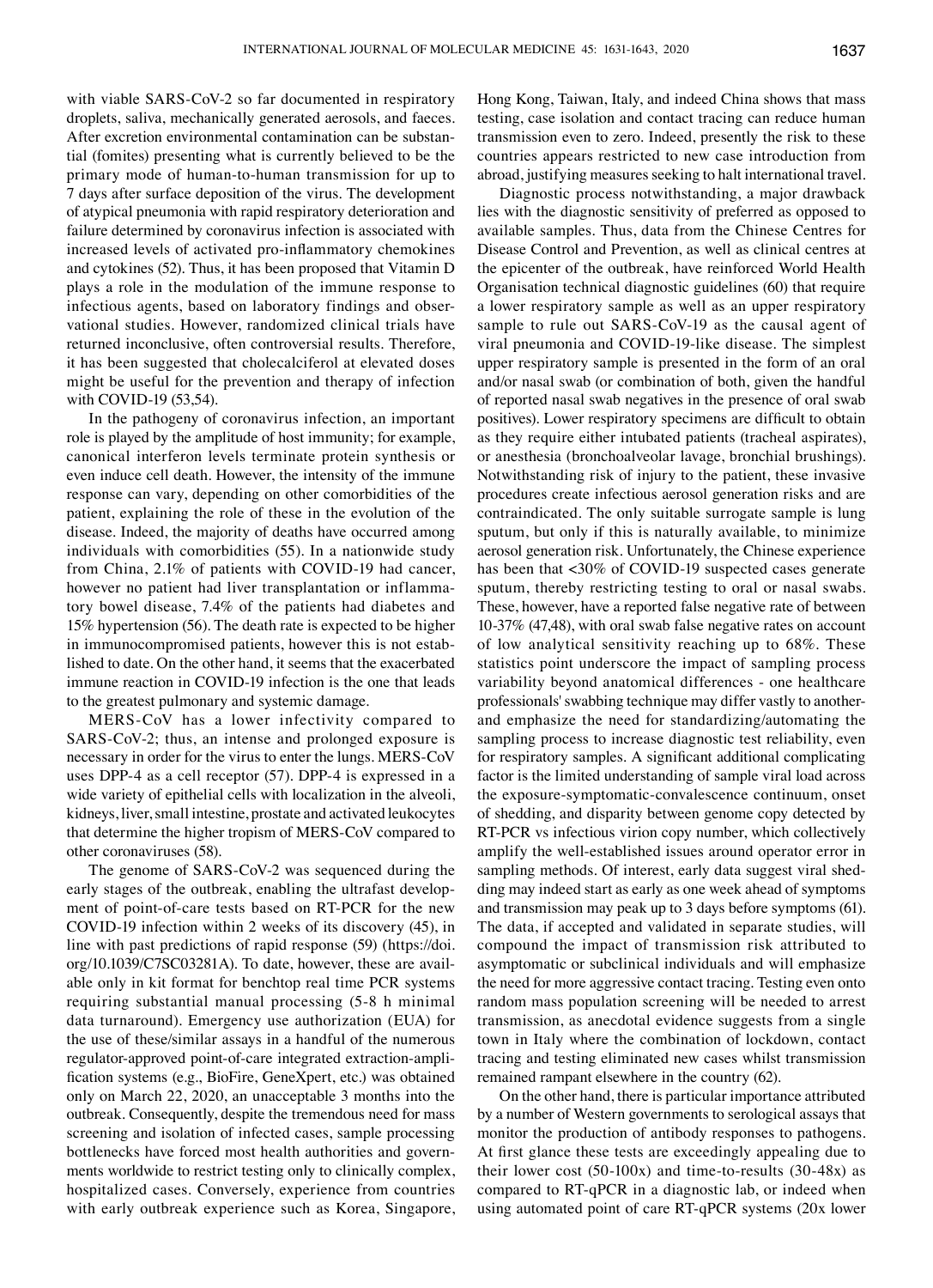cost and 6-12x faster). In addition, antibody tests can offer a clear answer as to the spread of exposure that may involve asymptomatic or low-grade respiratory disease, supporting so called 'herd immunity'. However, evidence from multiple Asian countries and Italy show transmission containment was achieved and can be achieved using RT-qPCR which documents infectious cases: antibody responses do not initiate until at least a week after the onset of symptoms, meaning that the deployment of antibody tests for mass screening will have an enhanced risk of false negatives as compared to oronasal swab RT-qPCR by missing pre-symptomatic, asymptomatic, and newly symptomatic cases. Whilst the research and academic value in understanding asymptomatic spread is undisputed, the magnitude of the socioeconomic damage by COVID‑19 in redirecting resources away from confirmation of active infection in mildly symptomatic cases and asymptomatic contacts onto exposure numbers, is likely to extend transmission long beyond the period of a few weeks documented in China and Korea into months, extending the impact onto healthcare systems. Furthermore, such an extension of spread risks the development of cycles of infection and socioeconomic damage with the re-introduction of new index cases within country regions and into countries free of the disease. The increasing risk of virus evolution, and its establishment as a seasonal, endemic respiratory disease agent, crucially, does not take into account how immunity to other coronaviruses appears to be short-lived: we simply do not know yet if COVID‑19 convalescence will protect from re-infection, and if it does, for how long.

## **6. Clinical manifestations of coronavirus‑associated diseases**

The predominant symptoms of SARS‑CoV-1 are respiratory in nature, associated with fever and diarrhea. Clinical manifestations among patients are diverse, from mild-moderate to severe-life threatening symptoms. The virus has a mean incubation period of 4.6 days (63), however in the majority of cases, symptoms appear after 10 days (64). In severe cases, the median time from the appearance of symptoms until artificial ventilation is 11 days, and 23.7 days until the patient's death (65). The clinical manifestations are similar to flu-like symptoms, such as fever, a dry cough, myalgia, dyspnea, headache, sore throat, sputum production, rhinorrhea (66,67). In 40-70% of cases, watery diarrhea appears within 1 week after the first manifestations (42). In the elderly, the symptoms can also be associated with confusion, a poor appetite and a decrease in general well-being. In is noteworthy that the symptomatology in children below 12 years is mild; no mortality has been registered among children and teenagers. Asymptomatic cases are reported to be rare (63,68). Increased levels of C‑reactive protein, lymphopenia, thrombocytopenia, and increased levels of lactate dehydrogenase have been observed in laboratory tests. The infection manifests in two different stages, with the first-week characterized by flu-like symptoms that improve even if the viral loads persist, and a recurrent period during the second week in which respiratory failure can appear and more than 20% of patients may require mechanic ventilation (69). The respiratory system is the main affected area in the human body where the infection determines the appearance of diffuse alveolar damage, squamous metaplasia, giant‑cell infiltrates and increased macrophage levels in the interstitium and the alveoli (46).

Unlike SARS‑CoV-1, Middle East Respiratory Syndrome coronavirus (MERS‑CoV) has a wide variety of clinical manifestations from asymptomatic to severe respiratory symptoms. The mean incubation period is 5-6 days (70-73). In severe cases, death can occur within 11-13 days after the onset of the disease (70,73). The clinical manifestations are similar to flu-like symptoms, such as general myalgia, fever, chills, malaise associated with confusion, pulmonary symptoms, such as cough, shortness of breath, dyspnea and pneumonia. Extra-pulmonary clinical manifestations include abdominal disorders, nausea, diarrhea, vomiting, acute renal failure and neurological complications (74). The severity of the disease is associated with an increasing age, and with individuals with comorbidities, such as diabetes mellitus, renal and pulmonary diseases. Death can occur after the development of acute respiratory distress syndrome (ARDS), multiorgan failure or septic shock (7). The neurological complications of the infection with MERS‑CoV are associated with the *in vitro* ability of the virus to invade the central nervous system (75), although it was not detected in the CSF. Among the neurological manifestations, confusion has been reported in 25.7% and seizures in 8.6% of cases (76). Severe neurological complications are encephalitis, stroke, polyneuropathy, acute disseminated encephalomyelitis, Guillain Barré syndrome and Bickerstaff's encephalitis. Usually, the neurological complications appear at a delayed time point from the respiratory symptoms, namely 2-3 weeks from the onset of the clinical manifestation of the disease and can be underdiagnosed (74,77-79). Children are rarely affected (74). In laboratory tests, thrombocytopenia, lymphopenia, neutrophilia, leucocytosis, reduced renal functions and increased inflammatory markers have been observed. Similar to SARS‑CoV-1, the pathogenesis has not yet been fully elucidated. Viral-mediated lung damage is characterized by diffuse alveolar damage. The virus has been determined in multinucleated epithelial cells, pneumocytes and bronchial submucosal glands. Apart from the respiratory system, the virus has also been identified in the epithelial cells of the proximal renal tubules (58). Acute tubular sclerosis and tubulointerstitial nephritis have been observed in renal biopsies collected from persons infected with MERS‑CoV (80).

The latest high clinical burden coronavirus, SARS‑CoV-2, presents a wide variety of clinical manifestations which are not yet fully characterized (81,82). The virus has a mean incubation period of 3-7 days, and no more than 14 days (30) - although anecdotal reports likely related to poor contact tracing have suggested potentially up to 24 days of incubation. Outside Hubei province, the median incubation period has been estimated to be 5.1 days (95% CI: 4.5 to 5.8), with 97.% of infected subjects developing symptoms within 11.5 days of infection (83). In a retrospective study on 99 patients that have confirmed COVID-19 pneumonia treated in an infectious diseases hospital in Wuhan, China, it was shown that the main clinical manifestations were flu-like symptoms, such as fever and cough (83 and 81% of the cases), shortness of breath (31% of cases), muscle ache (11% of cases), and less frequently confusion (9%), headache (8%), sore throat, rhinorrhea, and chest pain. In less than 2% of patients, extra-pulmonary symp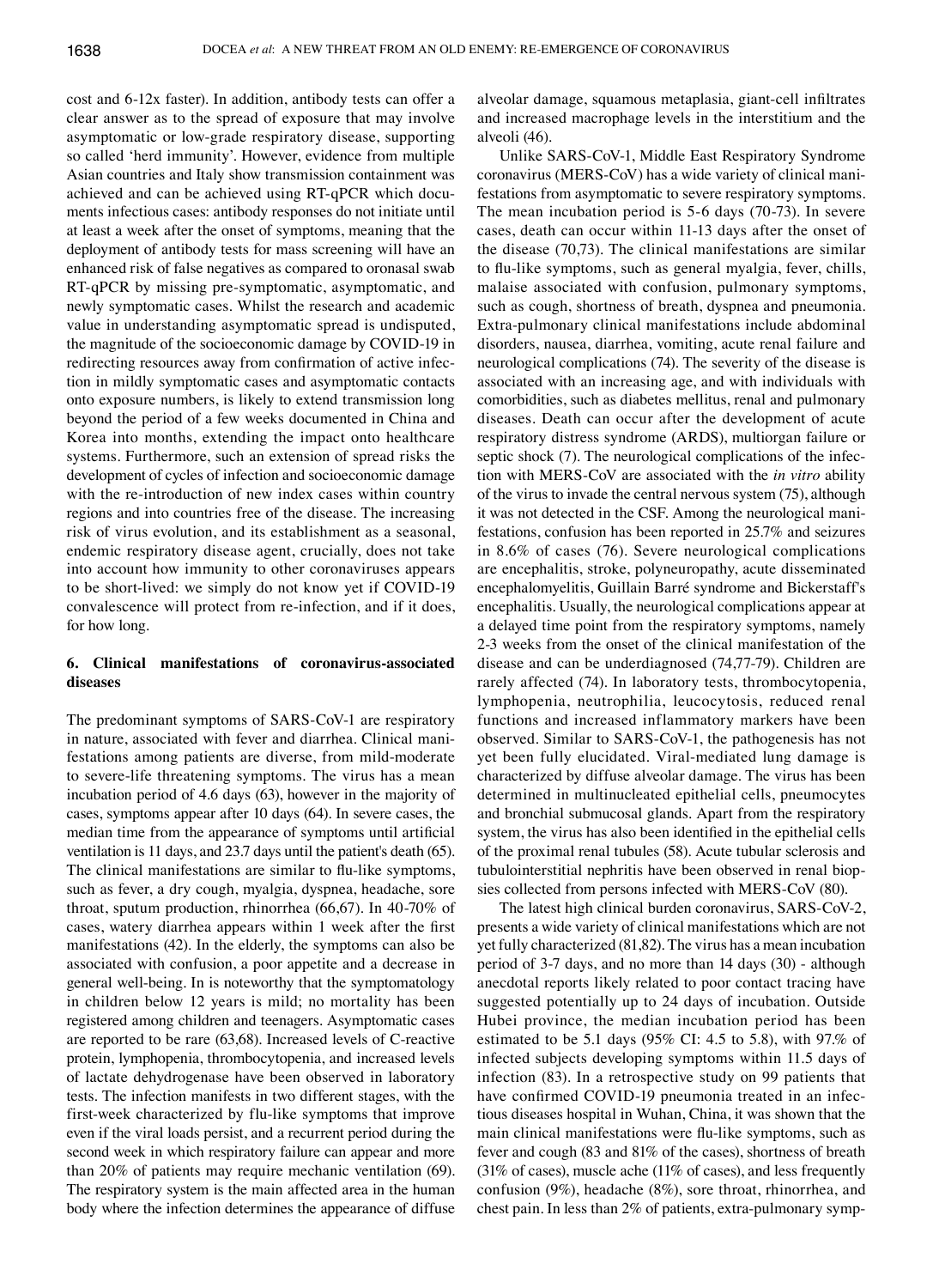toms and diarrhea, nausea and vomiting were also observed. As complications, ARDS was reported in 17% of cases followed by acute respiratory injury (8%), septic shock (4%), acute renal injury (3%), and ventilator-associated pneumonia (1%). Death occurred in 11% of participants in the study determined by multiple organ failure. The main finding in laboratory tests was lymphopenia. The severity of the disease was associated with co-infections, smoking history, hypertension and age (13). Another retrospective study on 137 patients infected with COVID‑19 revealed the same pattern of clinical manifestations with fever, cough and muscle pain, and less frequently diarrhea, headache and even heart palpitations in some cases (50). Lymphopenia was observed in 72.3% of cases associated with normal or decreased white blood cell counts(50). The lung is the main organ affected. In the imaging examination by computer tomography or X-ray, lesions were identified in multiple lung lobes presented as patchy/punctate ground-glass opacities (GGO), patchy consolidation, irregular solid nodules and fibrous stripes (50,84‑86). Studies that have investigated the pulmonary pattern of COVID‑19 pneumonia have demonstrated that the disease progresses rapidly, and CT re‑examination after 3‑14 days has revealed significant changes in lung structure. The single GGO observed in the early stages can increase significantly in short-term re-examination. The same has also occurred with fibrous stripes observed in the early stages that consolidate in short-term re-examination. In some cases, the irregular solid nodules observed in the early stages increased and merged in short-term re-examination. Short-term repeated imaging scans should be carried out in patients with COVID-19 pneumonia for monitoring the evolution and for specific management of the patient as the disease can rapidly progress or indeed resolve (86,87). The peak of lung abnormalities was reached on day 10 following the onset of symptoms, followed by a decrease in symptomatology (87).

It was documented that in one third of the severely ill patients, death occurs because the COVID‑19 coronavirus produce acute myocardial injury and damage to the cardiovascular system in general, that further degrade the state of these already very ill patients (88).

#### **7. Treatment of coronavirus‑associated diseases**

The treatment for all types of coronaviruses is mainly supportive, as no specific treatment has been discovered to date. For the treatment of SARS‑CoV-1, apart from supportive measures, several therapeutic schemes have been implemented, with varying success rates such as antiviral therapy with ribavirin (89), protease inhibitors - lopinavir and ritonavir, alone or associated with ribavirin (67,90), interferon-alfacon-1 (91), systemic corticosteroids (89,92), and convalescent plasma for passive immunotherapy (93). Apart from convalescent plasma, none of these treatments have exhibited significant benefits compared to the side-effects produced.

For MERS‑CoV infections, taking as an example the early SARS‑CoV-1 epidemic, supportive care was primarily used, and in some instances broad-spectrum antibacterials, antivirals such as ribavirin alone or in combination with interferon-2α2b (94,95) and antifungals have been used to prevent the co-infection with other opportunistic pathogens (96,97). Mycophenolic acid is another drug that exhibited efficacy in monotherapy on a small number of patients; however further studies are required to confirm these effects (98,99).

In the case of the new COVID‑19-associated pneumonia, treatment also focuses on supportive care measures and symptomatic treatment. Following the example of SARS‑CoV-1 treatment, the administration of systemic corticosteroids was attempted, although this did not exhibit any benefits. In the case of patients with severe evolution, immunoglobulin G was administered (50). The application of early respiratory support improved the prognosis and the recovery of the patients (50). In a 54-year-old Korean man infected with SARS‑CoV-2, the administration of the combination lopinavir/ritonavir from day 10 of illness determined the decrease in viral load till no detectable levels (100). The question of whether the decrease in viral load was associated with the natural course of the healing process or with antiviral treatment or both, is being currently investigated in order to confirm the efficacy of antiviral treatment for COVID‑19. The efficacy of remdesivir (Gilead Sciences), a nucleotide analog, in inhibiting *in vitro* and *in vivo* SARS‑CoV-1, MERS‑CoV and bat CoV strains that are capable to replicate in human airway epithelial cells render it a good choice for testing on newly affected COVID-19 patients (85,101-103). Taking into consideration that COVID-19 binds to human ACE2 in order to penetrate human cells and to induce severe pneumonia, the renin-angiotensin system, ACEI (angiotensin-converting enzyme inhibitors) and AT1R (angiotensin II type-I receptor) inhibitors have been suggested to modify individual susceptibility to COVID‑19 by influencing SARS‑Cov-2 virulence. However, further studies are needed to confirm the mechanisms involved (including the role of high ACE2 expression) and to consider possible changes in administration and dosage of antihypertensive drugs (46,49,104). Thus far, the Professional Association for Hypertension Therapy, USA, has warned against changes in hypertensive drugs following concerns about a possible increased susceptibility to COVID‑19 (https://ish-world.com/news/a/A-statement-from-the-International-Society-of-Hypertension-on‑COVID‑19/). Interest has arisen also on the 'old', off-patent antimalarial drug chloroquine and its less toxic hydroxychloroquine analog, both of which are quinine derivatives (cinchoca tree bark, South America). Preliminary support from observations of potential inhibitory activity against SARS‑CoV-2 (105,106), clearly needs to be confirmed through randomized controlled trials. There are also ongoing trials using monoclonal antibodies. One of them is tocilizumab, an anti-IL6 antibody, currently in phase III clinical trials, with commercial name Actemra produced by Roche (107). Sarilumab, a drug used in rheumatoid arthritis is about to enter clinical trials for COVID‑19 infection, according to Regeneron Pharmaceuticals and Sanofi, respectively (108).

In order to facilitate COVID‑19 virus replication, certain *in vivo* conditions, such as the pH value, the temperature, humidity, and the sufficiency of oxygen supply should be ensured. Consequently, in order to hinder the reproduction procedures of the virus, it would be expedient to disturb the environment of the virus, by interfering with the temperature or the pH values or both. SARS‑CoV-2 has been speculated to be a seasonal virus, in which case a hindrance of the rapid spread that characterizes it at ambient temperatures over 25˚‑30˚ Celsius would be observed. Unfortunately, the sup-tropical/arid environments favored by SARS‑CoV-1 and MERS‑CoV, as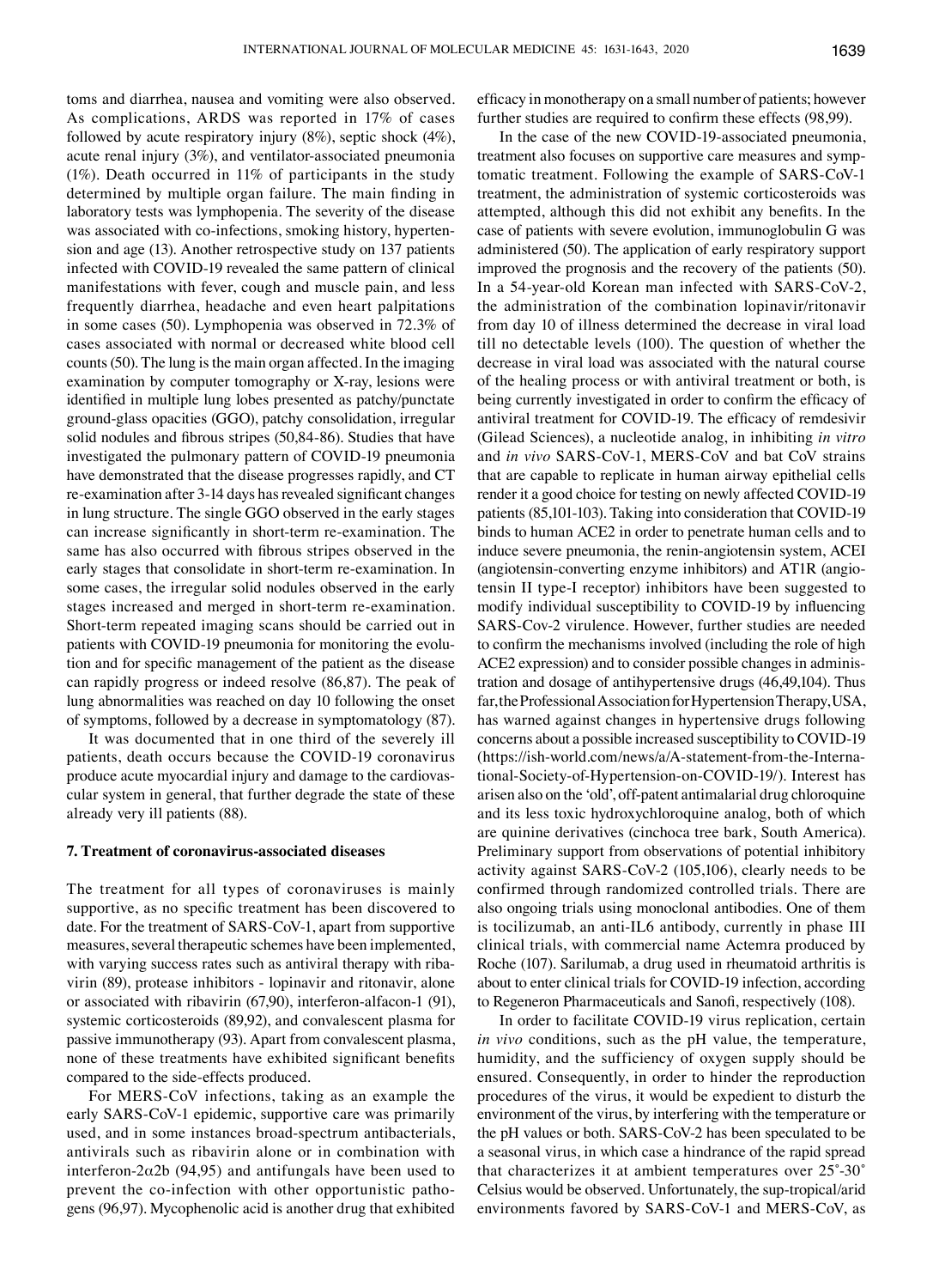well as the comparatively higher temperatures in Israel, Egypt, the Arab peninsula and now sub-Saharan Africa compared to Hubei province indicate that temperature probably does not affect COVID‑19 replication. Likewise, the ambient humidity levels thought to impact aerosol and droplet suspension time/travel distance, and by extension virus transmission, do not seem to affect onward transmission chains across geographical regions. Alteration of the pH value inside the human body within tolerable levels however is achievable; such an intervention would not only suppress replication of the virus, but also may have - although possibly weak - virucidal effect. A pH value change with no negative impact on the health of the patient could be achieved by administering a drug that would lead to urine acidosis and endocellular alkalosis. This drug could be a simple small molecule with hydrophobic weak base properties, which would accumulate in lysosomes after having crossed both plasma and lysosomal membranes by diffusion. Perhaps such a medicine may express both a therapeutic and a prophylactic effect by increasing the environmental barriers to effective virus attachment in early endosomal pathways, and preventing spike proteolysis required for capsid release and cell membrane fusion within lysosomes, in line with cathepsin protease-targeted therapies. Given the success of combination therapy strategies in other antiviral diseases centered on virus fusion and/or replication, promoting endocellular alkalosis during antiviral drug therapy (e.g., replication inhibitors) could amplify antiviral effect and thereby contribute to the reduction of the treatment period (109-113).

## **8. Prevention strategies**

Although since 2004, the World Health Organization issued guidelines for the prevention of re-emergence of new coronavirus virulent strains (114), implementation has evidently been inadequate. Key recommendations include: the availability of the early detection of infected individuals to prevent the spread of emergent and re-emergent infection, particularly to prevent international spread; the development of contingency plans by each country for the management and detection of coronavirus, individualized by the risks that exist locally; preparing global and assisting national risk assessments; updating new discoveries; assisting countries in their efforts to improve protection against infections; assessing the availability of all necessary resources in the case of an outbreak; and, supporting the international scientific collaboration for SARS study. Unfortunately, all of these strategies could not prevent the current outbreak, and after 17 years, the medical, scientific and governmental structures have demonstrated that they are not adequately prepared to effectively contain highly pathogenic viruses. The main measures that should be taken for preventing the dissemination of pathogens in the general population are associated with infection control measures both in healthcare facilities and in the community. Contact tracing and quarantine or the isolation of those suspected of infection along with the education of the population has proven essential in preventing community transmission of the viruses both in developing nations (West African and Democratic Republic of Congo Ebola virus outbreaks), developed nations (e.g., Hong Kong, South Korea SARS and MERS outbreaks), and now practically all G20 nations. The lack of local implementation of what are demonstrably effective measures, as learned since the SARS‑CoV-1 outbreak due to scientific chauvinism over healthcare standards between East and West, population anthropology between Africa and Europe in terms of communication strategy and behaviour, or indeed local vs international experience between e.g., the UK and Italy with emerging threats is lamentable. Going forward, the identification of natural reservoirs and intermediate hosts for existing and future risks as identifiable through random sampling and monitoring (21) will become essential in preventing future zoonotic virus outbreaks. Unfortunately, these alarms were raised repeatedly over the past two decades with minimal heed: perhaps the damage brought by COVID-19 onto global economy and healthcare systems will transform the field of tropical emergent disease.

A good example of positive action are the actions of currently more than 40 teams developing vaccines against SARS‑CoV-2 infection (115); interest is largely spurred by the unprecedented success and rapid development of Ebolavirus vaccines during the West African outbreak. COVID‑19 vaccines can be based on the viral RNA or derivatives: Examples include Innovio and Moderna in USA, as well as CureVac (Germany), and another team at Imperial College in London. RNA and DNA vaccines have the advantage of being quick to develop and high likelihood of safety, though no RNA vaccine or therapeutic currently enjoys regulatory approval. The Institute Pasteur in France is working on a traditional COVID‑19 vaccine based on a SARS vaccine. CanSino Biologics developed a recombinant coronavirus vaccine incorporating adenovirus type 5 vector (Ad5). To date clinical trials have been initiated by Moderna Therapeutics and Cansino Biologics (115) with further trials shortly anticipated in the UK and other European countries.

A sobering note, however, is that despite the ample amounts of research performed on coronaviruses over the past 20 years, particularly following the SARS‑CoV-1 outbreak, no vaccine is unfortunately yet available for either SARS‑CoV-1 or MERS, although some potential vaccines have reached as far as phase I clinical trials (116-118). Some of the strategies used for vaccines are eliciting neutralizing-antibody for S proteins and T-cell responses (119) which seem to be jointly required for convalescence, rather than simply neutralizing antibody titers. The quest for protective immunity to coronavirus is but nascent, and virology offers a plethora of high socioeconomic impact, high prevalence RNA viruses for whom decades of vaccine research have yet to deliver success.

## **9. Conclusions**

The Guangdong region of China was considered a high-risk area for a coronavirus outbreak after the SARS‑CoV-1 epidemic in 2002. Nevertheless, although a large amount of research and efforts have been made worldwide to prevent further outbreaks, a coronavirus outbreak occurred again in 2019. Unfortunately, healthcare systems locally, nationally, and now internationally have again been overcome, as with the other two major coronavirus outbreaks. The evidence from COVID-19 is clear that highly aggressive measures are necessary to break the transmission chain in the regions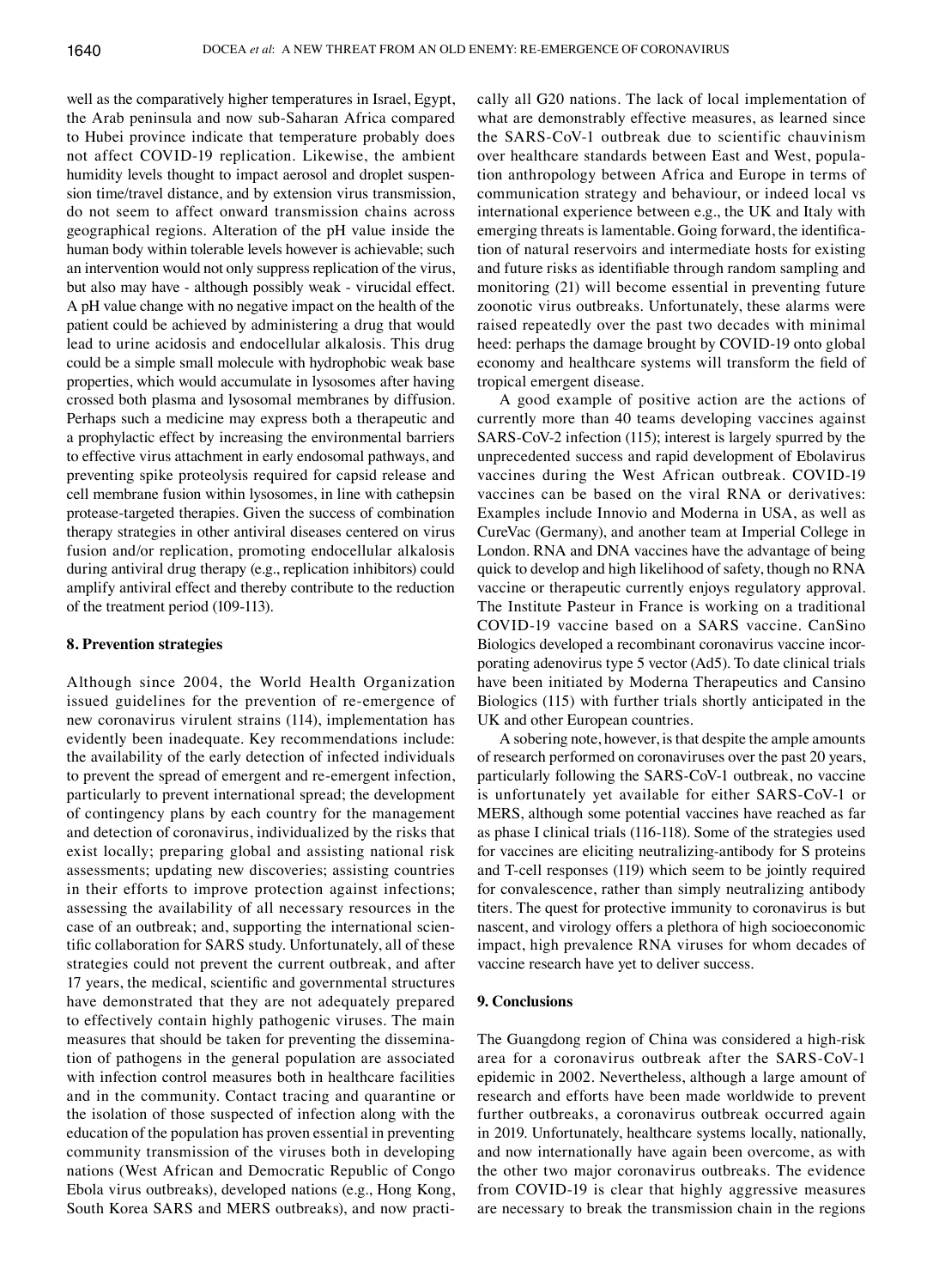at risk - practically most countries globally at the time of authoring. Unfortunately, there is no specific prevention strategy against the new coronavirus, and its pandemic status restrict the global community to two options: effective measures for the immediate prevention of respiratory infections with predictable and measurable consequences, or ambitions of 'herd' or vaccine‑derived immunity at a non‑specific time in the future. We can only hope that after this third significant outbreak, sufficient experience has been gained; a joint effort of the worldwide health authorities will be needed in extinguishing the current epidemic. It can only be trusted that this experience will re-emphasize the need for prevention and readiness and for further studies to limit the transmission of animal viruses to humans and mitigation should it arise again in the future.

## **Acknowledgements**

Not applicable.

#### **Funding**

No funding was received.

#### **Availability of data and materials**

Not applicable.

#### **Authors' contributions**

Conceptualization, AOD, DC, DT, MV, MA, JMD, MG, VAT, GGO and DAS; validation, research, resources, data reviewing, and writing AOD, DA, OZ, OC, DT, ND, SAM, MG, VAT, GGO; review and editing, AOD, AT, DAS, MV, SAM, JMD, MA, ND and DC. All authors read and approved the final manuscript.

#### **Ethics approval and consent to participate**

Not applicable.

### **Patient consent for publication**

Not applicable.

## **Competing interests**

DAS is the Editor-in-Chief for the journal, but had no personal involvement in the reviewing process, or any influence in terms of adjudicating on the final decision, for this article. The other authors declare that they have no competing interests.

#### **References**

- 1. Groot RJ, Baker SC, Baric R, *et al*: Family Coronaviridae. In: Virus Taxonomy. Ninth Report of the International Committee on Taxonomy of Viruses. King AMQ, Lefkowitz EJ, Adams MJ and Carstens EB (eds). Elsevier, pp806-828, 2011.
- 2. van Doremalen N, Bushmaker T, Morris DH, *et al*: Aerosol and Surface Stability of SARS‑CoV-2 as Compared with SARS‑CoV-1. N Engl J Med: Mar 17, 2020 (Epub ahead of print).
- 3. Geller C, Varbanov M and Duval RE: Human coronaviruses: Insights into environmental resistance and its influence on the development of new antiseptic strategies. Viruses 4: 3044-3068, 2012.
- 4. Anthony SJ, Johnson CK, Greig DJ, Kramer S, Che X, Wells H, Hicks AL, Joly DO, Wolfe ND, Daszak P, *et al*; PREDICT Consortium: Global patterns in coronavirus diversity. Virus Evol 3: vex012, 2017.
- 5. Goumenou M, Spandidos DA and Tsatsakis A: [Editorial] Possibility of transmission through dogs being a contributing factor to the extreme Covid 19 outbreak in North Italy. Mol Med Rep (In Press).
- 6. World Health Organization: Summary of probable SARS cases with onset of illness from 1 November 2002 to 31 July 2003. https://www. who.int/csr/sars/country/table2004\_04\_21/en/. Accesed July 24, 2015.
- 7. World Health Organization: Middle East respiratory syndrome coronavirus (MERS-CoV). MERS Monthly Summary, 2013. https://www.who.int/emergencies/mers-cov/en/. Accessed July 9, 2013.
- 8. World Health Organization: Coronavirus disease (COVID‑2019) situation reports. https://www.who.int/emergencies/diseases/novel-coronavirus-2019/situation-reports.
- 9. Movert E, Wu Y, Lambeau G, Kahn F, Touqui L and Areschoug T: Using Patient Pathways to Accelerate the Drive to Ending Tuberculosis. J Infect Dis 208: 2025-2035, 2013.
- 10. Chan-Yeung M and Xu RH: SARS: Epidemiology. Respirology 8 (Suppl): S9-S14, 2003.
- 11. Xu RH, He JF, Evans MR, Peng GW, Field HE, Yu DW, Lee CK, Luo HM, Lin WS, Lin P, *et al*: Epidemiologic clues to SARS origin in China. Emerg Infect Dis 10: 1030-1037, 2004.
- 12. Mobaraki K and Ahmadzadeh J: Current epidemiological status of Middle East respiratory syndrome coronavirus in the world from 1.1.2017 to 17.1.2018: A cross-sectional study. BMC Infect Dis 19: 351, 2019.
- 13. Chen N, Zhou M, Dong X, *et al*: Epidemiological and clinical characteristics of 99 cases of 2019 novel coronavirus pneumonia in Wuhan, China: a descriptive study. Lancet 395: 507-513, 2020.
- 14. Livingston E and Bucher K: Coronavirus Disease 2019 (COVID‑19) in Italy. JAMA: Mar 17, 2020 (Epub ahead of print).
- 15. Novel coronavirus (COVID‑19) situation. https://experience. arcgis.com/experience/685d0ace521648f8a5beeeee1b9125cd.
- 16. Remuzzi A and Remuzzi G: COVID-19 and Italy: what next? Lancet: Mar 13, 2020 (Epub ahead of print).
- 17. Lv L, Li G, Chen J, Liang X and Li Y: Comparative genomic analysis revealed specific mutation pattern between human coronavirus SARS‑CoV-2 and Bat-SARSr‑CoV RaTG13. bioRxiv (In Press).
- 18. Pradhan P, Pandey AK, Mishra A, *et al*: Uncanny similarity of unique inserts in the 2019-nCoV spike protein to HIV-1 gp120 and Gag. bioRxiv (In Press).
- 19. Ren LL, Wang YM, Wu ZQ, *et al*: Identification of a novel coronavirus causing severe pneumonia in human: a descriptive study. Chin Med J: Feb 11, 2020 (Epub ahead of print).
- 20. Fan Y, Zhao K, Shi ZL and Zhou P: Bat Coronaviruses in China. Viruses 11: 210, 2019.
- 21. Zhou P, Yang XL, Wang XG, Hu B, Zhang L, Zhang W, Si HR, Zhu Y, Li B, Huang CL, *et al*: A pneumonia outbreak associated with a new coronavirus of probable bat origin. Nature 579: 270-273, 2020.
- 22. Leroy EM, Rouquet P, Formenty P, *et al*: Multiple Ebola Virus Transmission Events and Rapid Decline of Central African Wildlife. Science 303: 387-390, 2004.
- 23. Li W, Wong SK, Li F, Kuhn JH, Huang IC, Choe H and Farzan M: Animal origins of the severe acute respiratory syndrome coronavirus: Insight from ACE2-S-protein interactions. J Virol 80: 4211-4219, 2006.
- 24. Drosten C, Günther S, Preiser W, *et al*: Identification of a novel coronavirus in patients with severe acute respiratory syndrome. N Engl J Med 348: 1967-1976, 2003.
- 25. Lam TTY, Shum MHH, Zhu HC, *et al*: Identification of 2019-nCoV related coronaviruses in Malayan pangolins in southern China. bioRxiv (In Press).
- 26. Liu P, Jiang JZ, Hua Y, *et al*: Are pangolins the intermediate host of the 2019 novel coronavirus (2019-nCoV)? bioRxiv (In Press).
- 27. Zhang T, Wu Q and Zhang Z: Pangolin homology associated with 2019-nCoV. bioRxiv (In Press).
- 28. Wang LF and Cowled C (eds): Bats and Viruses: A New Frontier of Emerging Infectious Diseases. John Wiley & Sons Inc., 2015. https://doi.org/10.1002/9781118818824.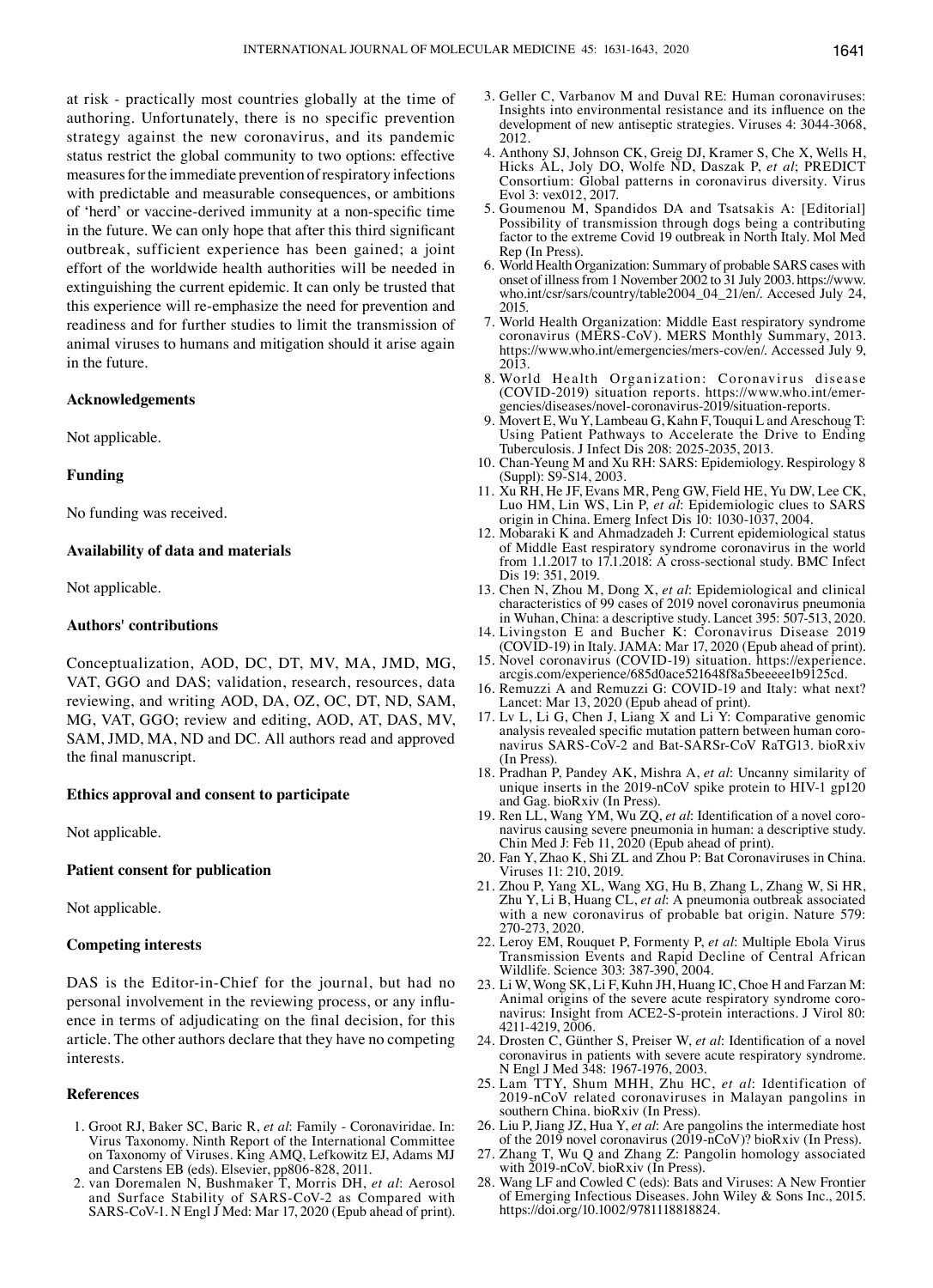- 29. Guan Y, Zheng BJ, He YQ, *et al*: Isolation and characterization of viruses related to the SARS coronavirus from animals in Southern China. Science 302: 276-278, 2003.
- 30. Huang C, Wang Y, Li X, *et al*: Clinical features of patients infected with 2019 novel coronavirus in Wuhan, China. Lancet 395: 497-506, 2020.
- 31. Smiley Evans T, Tutaryebwa L, Gilardi KV, Barry PA, Marzi A, Eberhardt M, Ssebide B, Cranfield MR, Mugisha O, Mugisha E, *et al*: Suspected Exposure to Filoviruses Among People Contacting Wildlife in Southwestern Uganda. J Infect Dis 218 (Suppl 5): S277-S286, 2018.
- 32. Azhar EI, El-Kafrawy SA, Farraj SA, Hassan AM, Al-Saeed MS, Hashem AM and Madani TA: Evidence for camel-to-human transmission of MERS coronavirus. N Engl J Med 370: 2499-2505, 2014.
- 33. Haagmans BL, Al Dhahiry SH, Reusken CB, *et al*: Middle East respiratory syndrome coronavirus in dromedary camels: an outbreak investigation. Lancet Infect Dis 14: 140-145, 2014.
- 34. Du L, He Y, Zhou Y, Liu S, Zheng BJ and Jiang S: The spike protein of SARS‑CoV - a target for vaccine and therapeutic development. Nat Rev Microbiol 7: 226-236, 2009.
- 35. Li F: Evidence for a common evolutionary origin of coronavirus spike protein receptor-binding subunits. J Virol 86: 2856-2858, 2012.
- 36. Simmons G, Gosalia DN, Rennekamp AJ, Reeves JD, Diamond SL and Bates P: Inhibitors of cathepsin L prevent severe acute respiratory syndrome coronavirus entry. Proc Natl Acad Sci U S A 102: 11876-11881, 2005.
- 37. Narayanan K, Huang C and Makino S: SARS coronavirus accessory proteins. Virus Res 133: 113-121, 2008.
- 38. Schoeman D and Fielding BC: Coronavirus envelope protein: Current knowledge. Virol J 16: 69, 2019.
- 39. Liu C, Zhou Q, Li Y, *et al*: Research and Development on Therapeutic Agents and Vaccines for COVID‑19 and Related Human Coronavirus Diseases. ACS Cent Sci 6: 315-331, 2020.
- 40. Hoffmann M, Kleine-Weber H, Schroeder S, *et al*: SARS‑CoV-2 Cell Entry Depends on ACE2 and TMPRSS2 and Is Blocked by a Clinically Proven Protease Inhibitor Article SARS‑CoV-2 Cell Entry Depends on ACE2 and TMPRSS2 and Is Blocked by a Clinically Proven Protease Inhibitor. Cell 181: 1-10, 2020.
- 41. Jeffers SA, Tusell SM, Gillim-Ross L, *et al*: CD209L (L-SIGN) is a receptor for severe acute respiratory syndrome coronavirus. Proc Natl Acad Sci USA 101: 15748-15753, 2004.
- 42. Leung WK, To KF, Chan PK, *et al*: Enteric involvement of severe acute respiratory syndrome-associated coronavirus infection. Gastroenterology 125: 1011-1017, 2003.
- 43. Xu X, Chen P, Wang J, Feng J, Zhou H, Li X, Zhong W and Hao P: Evolution of the novel coronavirus from the ongoing Wuhan outbreak and modeling of its spike protein for risk of human transmission. Sci China Life Sci 63: 457-460, 2020.
- 44. Luo C, Luo H, Zheng S, Gui C, Yue L, Yu C, Sun T, He P, Chen J, Shen J, *et al*: Nucleocapsid protein of SARS coronavirus tightly binds to human cyclophilin A. Biochem Biophys Res Commun 321: 557-565, 2004.
- 45. Wang C, Horby PW, Hayden FG and Gao GF: A novel coronavirus outbreak of global health concern. Lancet 395: 470-473, 2020.
- 46. Kuba K, Imai Y, Rao S, *et al*: A crucial role of angiotensin converting enzyme 2 (ACE2) in SARS coronavirus-induced lung injury. Nat Med 11: 875-879, 2005.
- 47. Fred Hutchinson Cancer Research Center: INTERIM guidelines for COVID‑19 management in hematopoietic cell transplant and cellular therapy patients, Version 1, 2020. https://www.fredhutch. org/content/dam/www/coronavirus/COVID-19\_Interim\_Patient\_ Guidelines\_3\_9\_20.pdf. Accessed March 8, 2020.
- 48. Wang W, Xu Y, Gao R, Lu R, Han K, Wu G and Tan W: Detection of SARS‑CoV-2 in Different Types of Clinical Specimens. JAMA: Mar 11, 2020 (Epub ahead of print).
- 49. Fang L, Karakiulakis G and Roth M: Are patients with hyper-<br>tension and diabetes mellitus at increased risk for COVID-19 infection? Lancet Respir Med 2600: 30116, 2020.
- 50. Kui L, Fang YY, Deng Y, *et al*: Clinical characteristics of novel coronavirus cases in tertiary hospitals in Hubei Province. Chin Med J (Engl): Feb 7, 2020 (Epub ahead of print).
- 51. Qinfen Z, Jinming C, Xiaojun H, *et al*: The life cycle of SARS coronavirus in Vero E6 cells. J Med Virol 73: 332-7-332-7, 2004.
- 52. Ding Y, He L, Zhang Q, *et al*: Organ distribution of severe acute respiratory syndrome (SARS) associated coronavirus (SARS‑CoV) in SARS patients: implications for pathogenesis and virus transmission pathways. J Pathol 203: 622-630, 2004.
- 53. Watkins J: Preventing a covid-19 pandemic. BMJ 368: m810, 2020.
- 54. Gruber-Bzura BM: Vitamin D and Influenza-Prevention or Therapy? Int J Mol Sci 19: 2419, 2018.
- 55. Lau EH, Hsiung CA, Cowling BJ, Chen CH, Ho LM, Tsang T, Chang CW, Donnelly CA and Leung GM: A comparative epidemiologic analysis of SARS in Hong Kong, Beijing and Taiwan. BMC Infect Dis 10: 50, 2010.
- 56. Guan W, Ni Z, Hu Y, *et al*: Clinical Characteristics of Coronavirus Disease 2019 in China. N Engl J Med: Feb 28, 2020 (Epub ahead of print).
- 57. Ng DL, Al Hosani F, Keating MK, *et al*: Clinicopathologic, Immunohistochemical, and Ultrastructural Findings of a Fatal Case of Middle East Respiratory Syndrome Coronavirus Infection in the United Arab Emirates. Am J Pathol 186: 652-658, 2016.
- 58. Alsaad KO, Hajeer AH, Al Balwi M, *et al*: Histopathology of Middle East respiratory syndrome coronovirus (MERS‑CoV) infection - clinicopathological and ultrastructural study. Histopathology 72: 516-524, 2018.
- 59. Shah K, Bentley E, Tyler A, Richards KSR, Wright E, Easterbrook L, Lee D, Cleaver C, Usher L, Burton JE, *et al*: Field-deployable, quantitative, rapid identification of active Ebola virus infection in unprocessed blood. Chem Sci (Camb) 8: 7780-7797, 2017.
- 60. World Health Organization: Country & Technical Guidance - Coronavirus disease (COVID-19). https://www.who.int/emergencies/diseases/novel-coronavirus-2019/technical-guidance.
- 61. Du Z, Xu X, Wu Y, Wang L, Cowling BJ and Meyers LA: Serial Interval of COVID-19 Among Publicly Reported Confirmed Cases. Emerg Infect Dis: Mar 19, 2020 (Epub ahead of print).
- 62. Crisanti A and Cassone A: In one Italian town, we showed mass testing could eradicate the coronavirus. Opinion. The Guardian, 2020. https://www.theguardian.com/commentisfree/2020/mar/20/eradicated-coronavirus-mass-testing-covid-1 9-italy-vo. Accessed March 20, 2020.
- 63. Chiu WK, Cheung PC, Ng KL, *et al*: Severe acute respiratory syndrome in children: experience in a regional hospital in Hong Kong. Pediatr Crit Care Med 4: 279-283, 2003.
- 64. Donnelly CA, Ghani AC, Leung GM, *et al*: Epidemiological determinants of spread of causal agent of severe acute respiratory syndrome in Hong Kong. Lancet 361: 1761-1766, 2003.
- 65. Leung GM, Hedley AJ, Ho LM, *et al*: The epidemiology of severe acute respiratory syndrome in the 2003 Hong Kong epidemic: an analysis of all 1755 patients. Ann Intern Med 141: 662-673, 2004.
- 66. Booth CM, Matukas LM, Tomlinson GA, *et al*: Clinical features and short-term outcomes of 144 patients with SARS in the greater Toronto area. JAMA 289: 2801-2809, 2003.
- 67. Chan JW, Ng CK, Chan YH, *et al*: Short term outcome and risk factors for adverse clinical outcomes in adults with severe acute respiratory syndrome (SARS). Thorax 58: 686-689, 2003.
- 68. Hon KL, Leung CW, Cheng WT, *et al*: Clinical presentations and outcome of severe acute respiratory syndrome in children. Lancet 361: 1701-1703, 2003.
- 69. Hui DS and Sung JJ: Severe acute respiratory syndrome. Chest 124: 12-15, 2003.
- 70. Assiri A, McGeer A, Perl TM, *et al*: KSA MERS‑CoV Investigation Team, 2013b. Hospital outbreak of Middle East respiratory syndrome coronavirus. N Engl J Med 369: 407-416, 2013.
- 71. Assiri A, Al‑Tawfiq JA, Al‑Rabeeah AA, *et al*: Epidemiological, demographic, and clinical characteristics of 47 cases of Middle East respiratory syndrome coronavirus disease from Saudi Arabia: a descriptive study. Lancet Infect Dis 13: 752-761, 2013.
- 72. Memish ZA, Zumla AI, Al-Hakeem RF, Al-Rabeeah AA and Stephens GM: Family cluster of Middle East respiratory syndrome coronavirus infections. N Engl J Med 368: 2487-2494, 2013.
- 73. Ki M: 2015 MERS Outbreak in Korea: Hospital-To-Hospital Transmission. Epidemiol Heal 37: e2015033, 2015.
- 74. Arabi YM, Balkhy HH, Hayden FG, *et al*: Middle East Respiratory Syndrome. N Engl J Med 376: 584-594, 2017.
- 75. Desforges M, Le Coupanec A, Stodola JK, Meessen-Pinard M and Talbot PJ: Human coronaviruses: viral and cellular factors involved in neuroinvasiveness and neuropathogenesis. Virus Res 194: 145-158, 2014.
- 76. Saad M, Omrani AS, Baig K, *et al*: Clinical aspects and outcomes of 70 patients with Middle East respiratory syndrome coronavirus infection: a single-center experience in Saudi Arabia. Int J Infect Dis 29: 301-306, 2014.
- 77. Al-Hameed FM: Spontaneous intracranial hemorrhage in a patient with Middle East respiratory syndrome corona virus. Saudi Med J 38: 196-200, 2017.